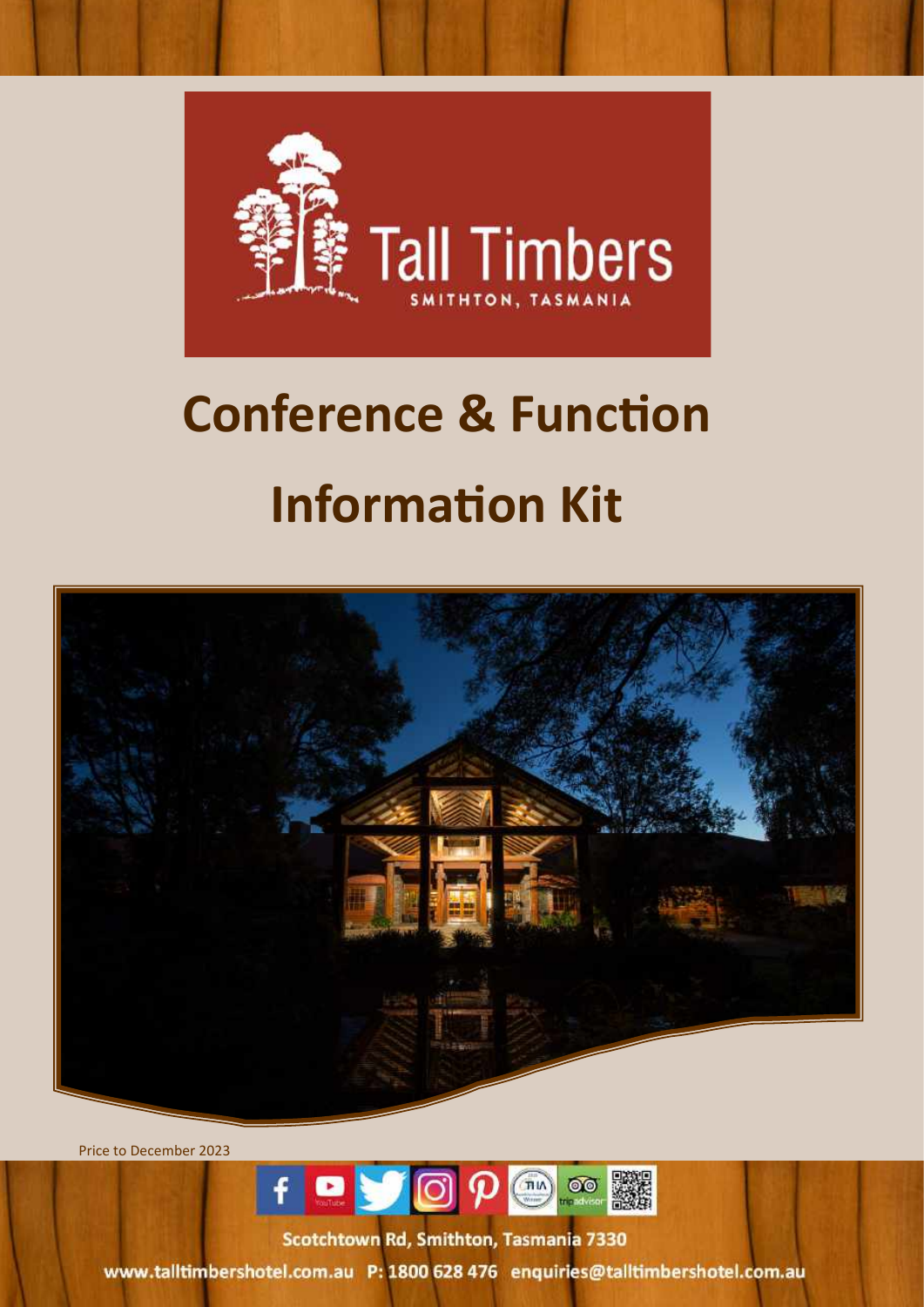

**Table of Contents** 

| <b>Venue Location</b>                          | 3  |
|------------------------------------------------|----|
| <b>Travelling &amp; Transport</b>              | 3  |
| <b>Conference Facilities</b>                   | 4  |
| <b>Catering Options</b>                        | 5  |
| <b>Cocktail &amp; Canapé Selections</b>        | 6  |
| <b>BBQ Selections</b>                          | 7  |
| <b>Function Menu</b>                           | 8  |
| <b>Carvery Menu</b>                            | 9  |
| <b>Light Snack Selections</b>                  | 10 |
| <b>Accommodation</b>                           | 11 |
| <b>Facilities</b>                              | 12 |
| <b>Tall Timbers Experiences</b>                | 13 |
| <b>Activities in the area</b>                  | 14 |
| <b>Additional Information</b>                  | 15 |
| <b>Room Hire &amp; Equipment Costing Sheet</b> | 16 |
| <b>Meeting Confirmation Sheet</b>              | 17 |
| <b>Room Hire &amp; Equipment Request</b>       | 18 |

f & JOP @ ®

icotchtown Rd, Smithton, Tasmania, 733 Toll Free States and Telephone: 18000 63 (03) 645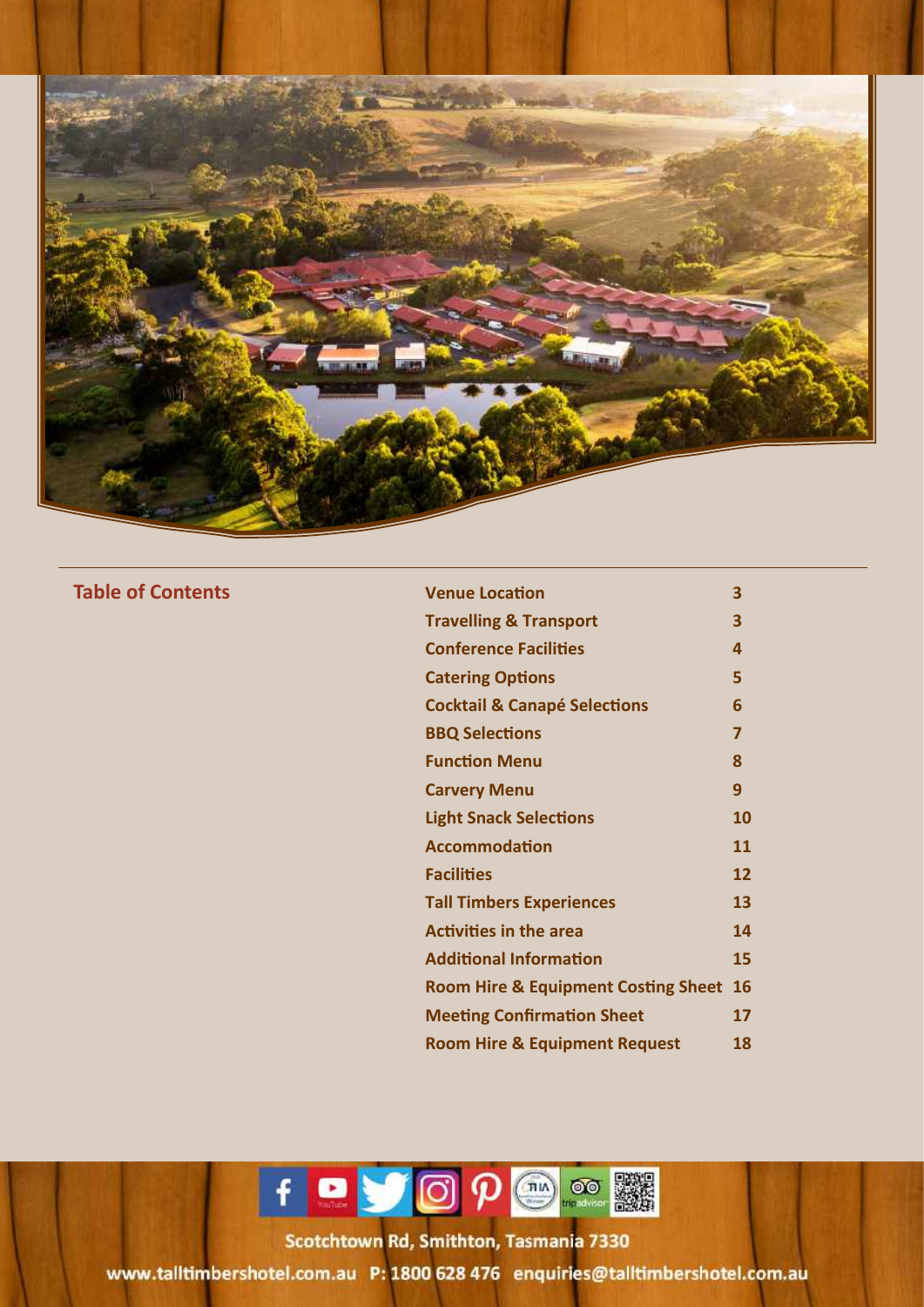

Tall Timbers Tasmania is located in Circular Head on the beautiful North West coast and gateway to the Tarkine Rainforest.

Tall Timbers provides a one stop destination for meetings, conferences and events with 4 star rated accommodation, choice of function rooms, business and conferencing facilities and dining options available to suit small or large groups.

Tall Timbers has everything for both business and leisure guests including gym, heated indoor swimming pool & spa, tennis courts, nationally branded bottle shop, bars and an award winning bistro with menus that celebrate the outstanding produce that Tasmania is known for complemented by a wide range of Tasmanian wines, beers and spirits.

Tall Timbers offers the perfect base for exploring the region's unique attractions including the Tarkine Wilderness and Edge of the World, the historic town of Stanley (and its 'Nut'), and the Cradle to Coast Tasting Trail.

The nearest airport is located at Burnie/Wynyard (BWT) less than an hour's drive from Tall Timbers and offering 3-4 daily direct flights to & from Melbourne with Regional Express Airlines & Qantas.

### www.rex.com.au www.qantas.com.au

The Spirit of Tasmania terminal is located at Devonport approximately 90 minutes drive from Tall Timbers with overnight sailings to and from Melbourne. Day sailings are also offered during the Summer season.

### www.spiritoftasmania.com.au

Devonport Airport (DPO) is a 90 minute drive away and offers 4-5 daily direct flights to & from Melbourne with QantasLink.

### www.qantas.com.au

Major airlines Virgin, Qantas & Jetstar also offer regular flights to & from Melbourne and other mainland centres to Launceston Airport (LST) a 2.5 hour drive and Hobart Airport (HBA) a 4.5 to 5 hour drive from Tall Timbers.

### http://www.virginaustralia.com.au

www.jetstar.com.au www.qantas.com.au

Major hire car companies are located at the above airports, ferry terminal and major towns.



icotchtown Rd, Smithton, Tasmania, 733 Toll Free States and Telephone: 18000 63 (03) 645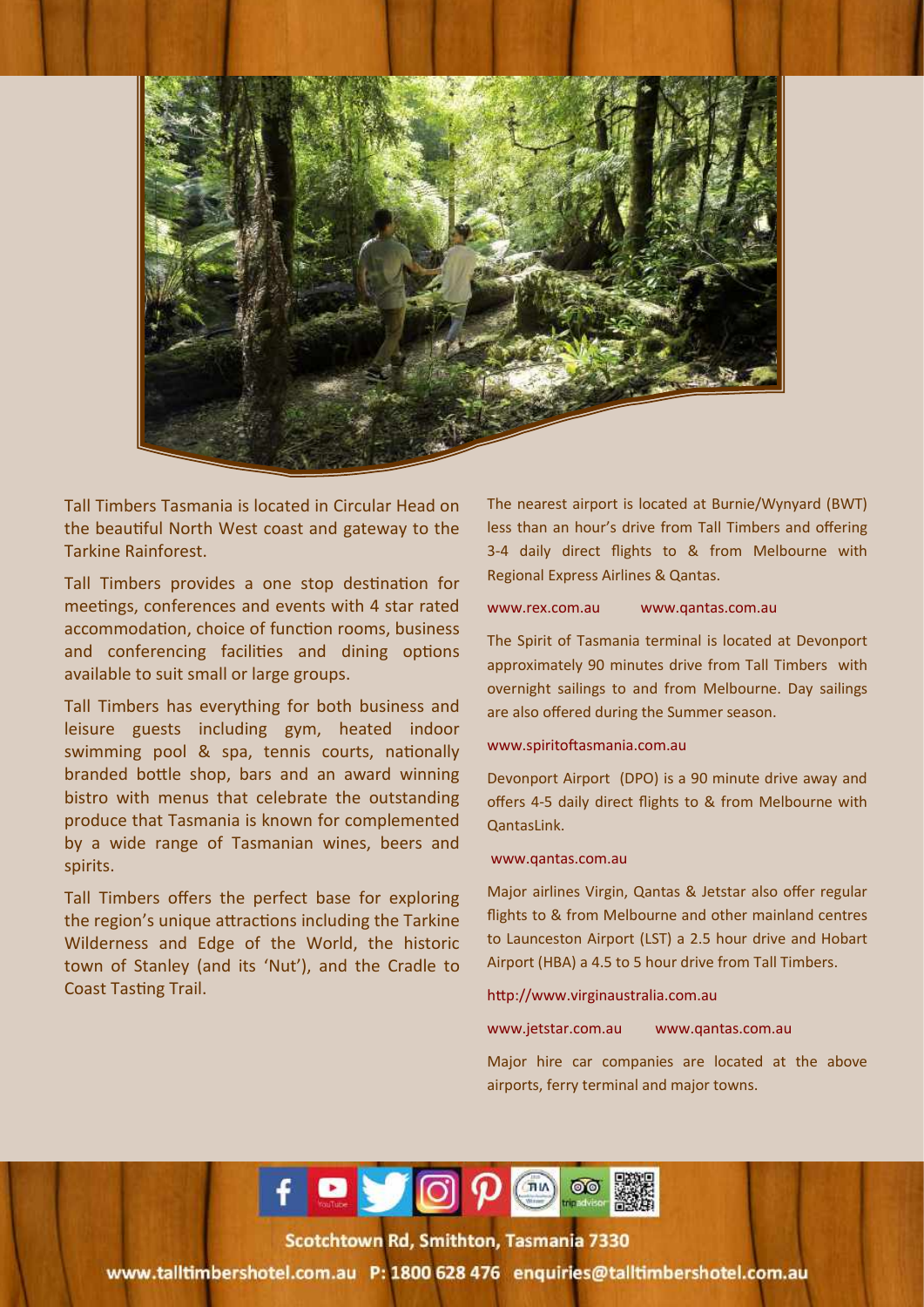

### *Overall Property and Floor Plan*

Tall Timbers, located just out of Smithton on the North West coast of Tasmania, is situated on 165 acres of undulating farm land. Constructed almost entirely from local Tasmanian timbers the complex has a warm atmosphere that can be felt as soon as one enters the superb foyer area. Open log fires, quality meals and friendly efficient staff adds to the charm of the complex.

Tall Timbers offers a variety of accommodation across a range of 67 rooms. Room types Include:

Standard Ensuite Rooms

- Self-Contained Apartments
- Lakeside Self-Contained Apartments
- Executive Lakeside Apartments
- Disabled Rooms

Tall Timbers also has a large parkland area available free of charge seasonally for fully self-contained Recreational Vehicles.

### *Britton's Function Centre*

Named after one of the local pioneering timber families is a large private room suitable for function requirements. With no supporting pillars or columns the area is suitable for workshops, demonstrations trade shows etc. This area can be divided into smaller sections for individual workshops.

| $Size =$    | 500 m <sup>2</sup> Total Area Size |            |  |
|-------------|------------------------------------|------------|--|
| Seating $=$ | <b>Theatre Style</b>               | 320 guests |  |
|             | Classroom                          | 200 guests |  |
|             | <b>Banquet</b>                     | 170 guests |  |
|             | Cocktail                           | 300 guests |  |

### *Grey's Function Room*

Also named after a local timber family this private room is ideal for small seminars or meetings. This room can also be used as an add-on room for conferences utilising Britton's.

| $Size =$    | 80 m <sup>2</sup> Total Area Size |           |
|-------------|-----------------------------------|-----------|
| Seating $=$ | <b>Theatre Style</b>              | 35 guests |
|             | Classroom                         | 16 guests |
|             | Dinner functions 40 guests        |           |
|             | Cocktail                          | 45 guests |

f **Dy** O  $p$  or

cotchtown Rd, Smithton, Tasmania, 733 Tolehown Ind<sub>i</sub> Jimenon, Tesmania 733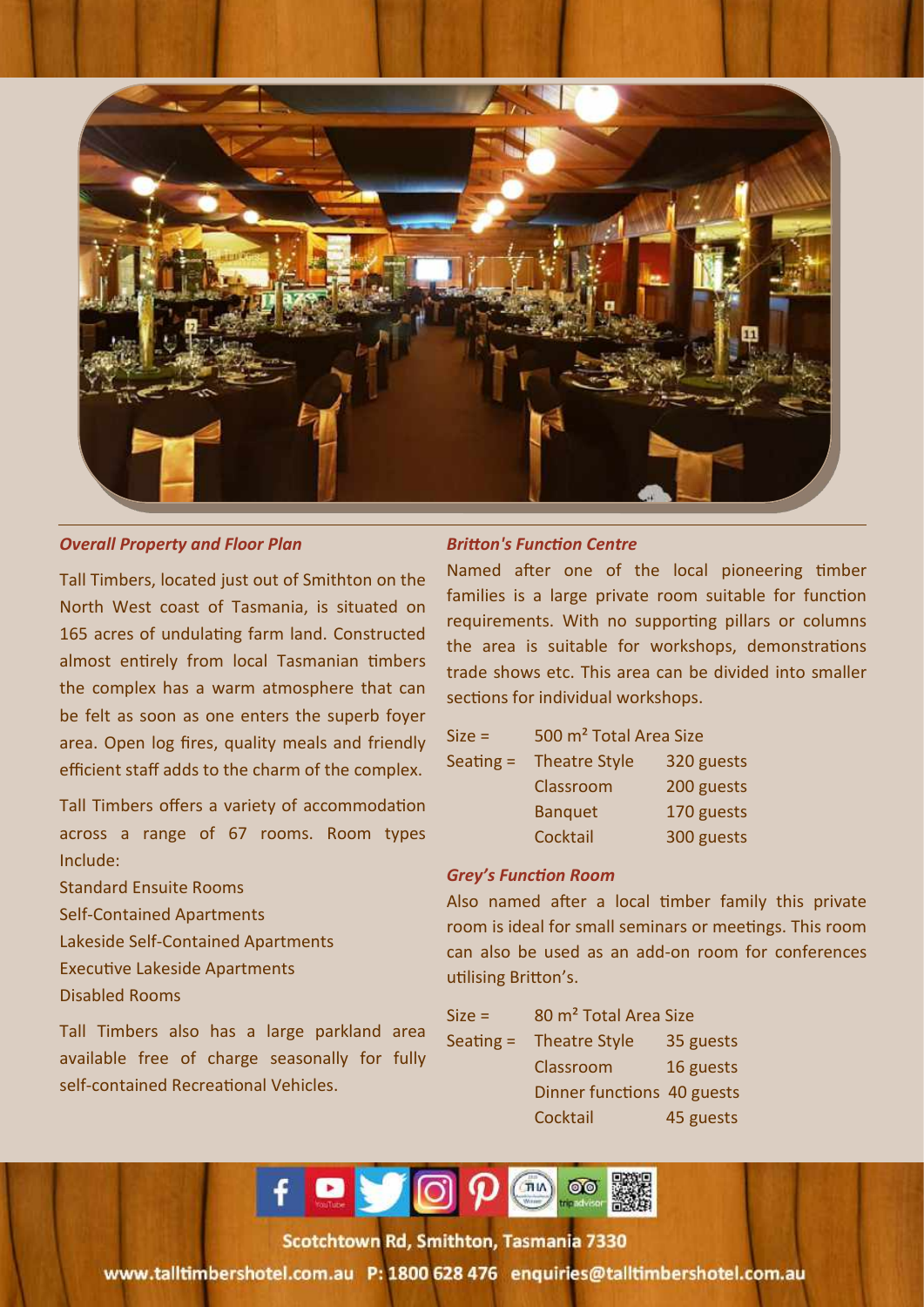

**Tall Timbers Catering Options** Tall Timbers offers a variety of menu and dining options to cater for all your function requirements.

### **Breakfast**

Group breakfasts are available in our Kauri Bistro for groups up to 150 people, the full buffet breakfast includes; bakery items cereals, fruits, juices, dairy products, spreads, eggs, bacon sausages, tomatoes, baked beans and hash browns. Freshly brewed tea and coffee are also available.

### **Morning & Afternoon Tea**

Freshly brewed tea and coffee served with your menu selections.

### **Lunch**

Finger food and light lunches selections are available as well as options from our function menus.

### **Dinner**

Dinner menu's are attached and a wide choice is available. We offer a set Function Menu and Carvery Menu.

### **Cocktail Events**

Canapés can also be selected from our chef's menu for Cocktail Parties, Welcome Functions or as a pre-dinner event.

### **Beverages**

A copy of our current wine list is available upon request. Beer and spirits sold during your conference/event will be at bar prices. Drink packages are available to suit your budget.

\*All beverages consumed on the premises must, under licensing laws, be supplied by Tall Timbers Tasmania.



Scotchtown Rd, Smithton, Tasmania, 733 Toll Free: 1800 628 476 1900 638 476 7000 634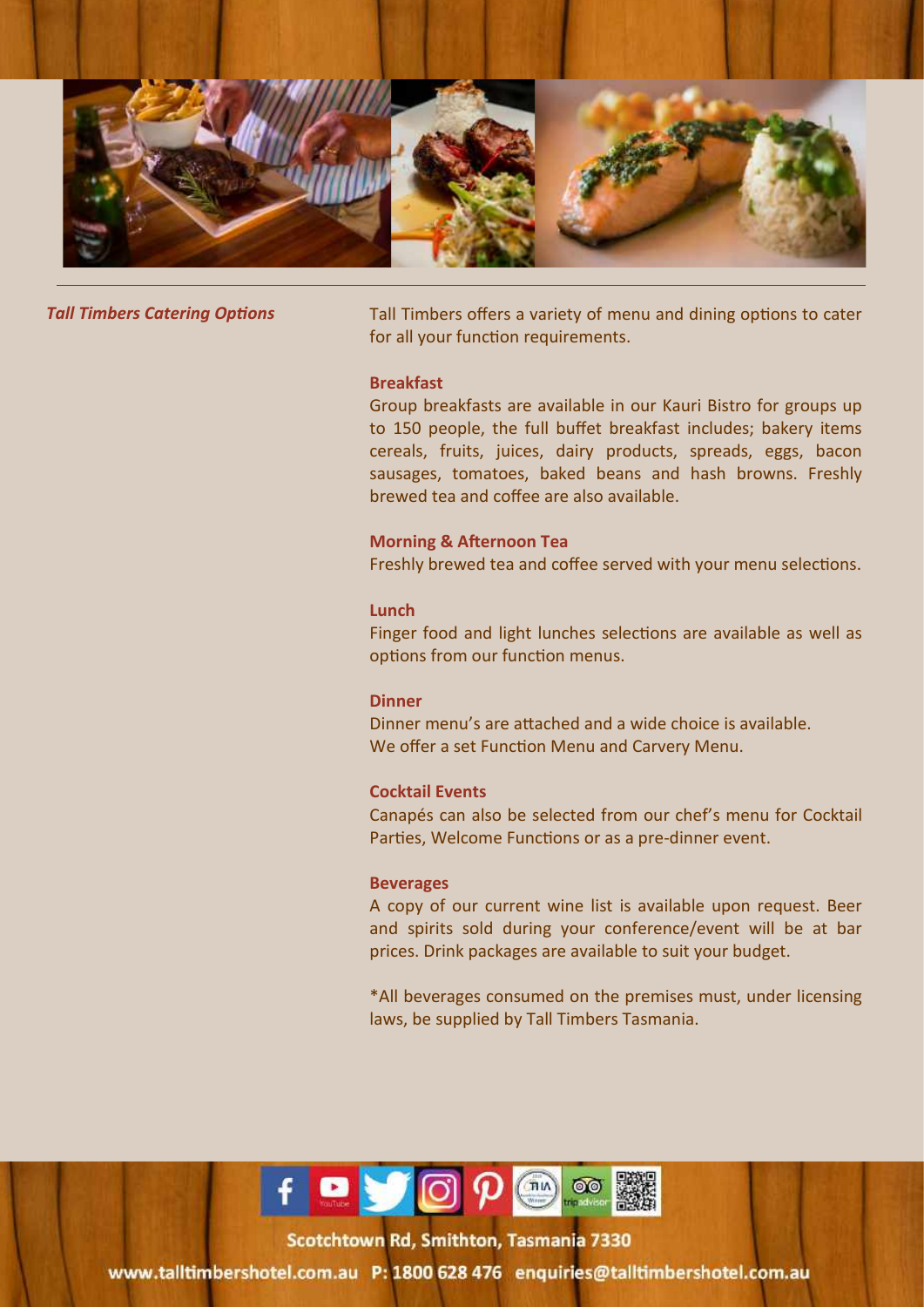

### **Cocktail & Canapé Selections**

Cocktail style events offer a sophisticated alternative to the traditional 'sit-down' affair. This style of event allows guests to move freely amongst themselves whilst sampling canapés and beverages presented by our friendly staff.

### **Cocktail Party & Canapé Selections**

### **\$ 4.00 per choice per person**

**Cold** 

Baby carrots, yoghurt & prawn floss (GF, NF)

Compressed watermelon, green olive & salmoriglio (GF, DF, NF, VEGAN)

Blue cow, pear gel, rocket en croute (NF, VEG)

Air dried "Cape Grim" beef & kimchi (GF, NF, DF)

Salmon ceviche, salt n vinegar crisp, crème fraiche (GF, NF)

### **HOT**

"King Island" smoked cheddar & dill croquettes with burnt apple vinegar (NF, VEG)

Pulled pork terrine with pickled cucumber (NF)

"Bass Strait" seafood arancini with lemon hollandaise (NF)

Seasonal heirloom vegetable tempura with harissa cashew crème (DF, VEGAN)

"Cape Grim" beef ragout open pies with Hellyer's Road Whisky BBQ sauce (NF) (GFO)

Panko crumbed scallops with Japanese mayo (NF) (GFO)

Tofu pad Thai spring rolls with fresh lime & tamari (GF, DF, VEGAN)

Crisp pressed lamb shoulder with pea puree & vino cotto (GF, NF)

### **MENU PRICES ARE VALID UNTIL 30th June 2023**



tatrhtown Rd, Smithton, Tasmania, 7330 Toll Free States and Telephone: + 63 (03) 645 6452 9000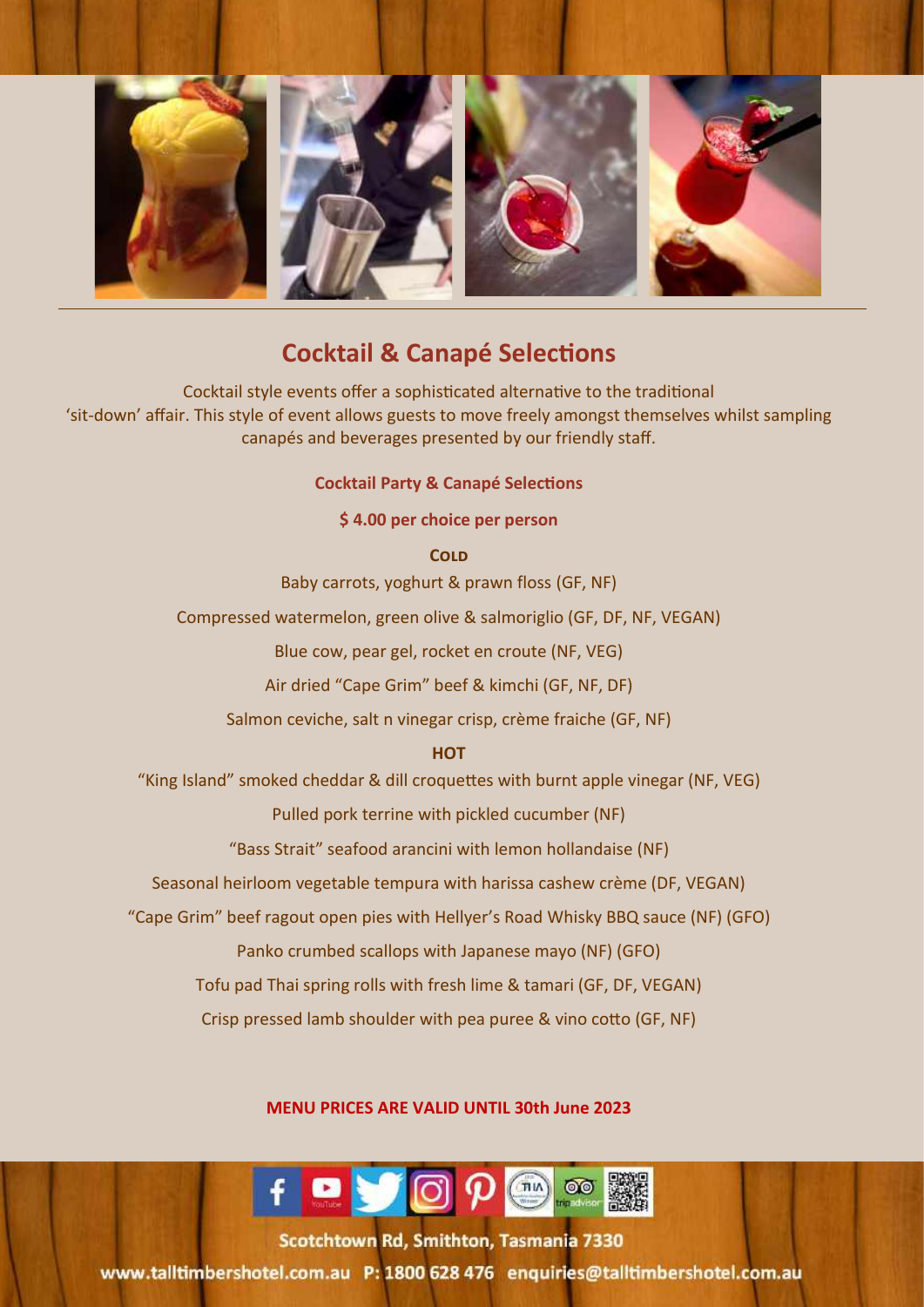

### **\$ 28.00 Per Person**

"Cape Grim" Beef Rissoles "Scottsdale" Pork Sausages Classic Potato Salad Barbecued Onion **Coleslaw** Fresh Baked Bread Rolls **Condiments** 

### **Gourmet BBQ \$ 48.00 Per Person**

"Greenhams" Scotch Fillet Sumac Spiced Chicken Goujons "Scottsdale" Pork Sausages Barbecued Onions Garden Salad Classic Potato Salad Coleslaw Fresh Baked Bread Rolls **Condiments** 

**Menu prices Valid until 30th June 2023**



rotchtown Rd, Smithton, Tasmania, 7331 Toll Free States and Telephone is a 44 (03) 645 (03) 645 (03) 645 (03) 645 (03) 645 90000 645 (03) 645 9000 64

1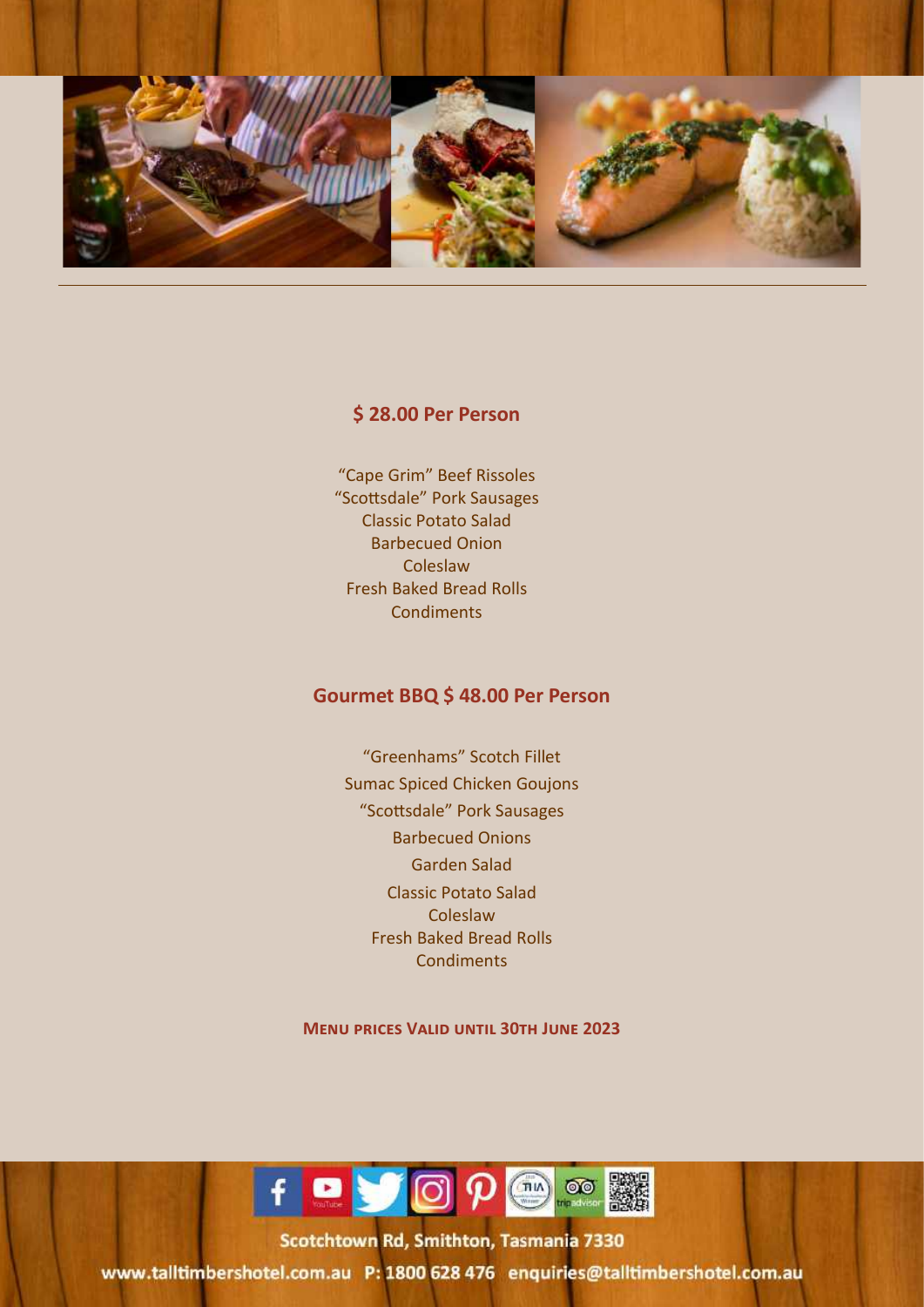

### **Function Menu**

2 Main Courses 2 Desserts Tea and Coffee **\$ 44.00 per person** 

### 2 Entrées 2 Main Courses 2 Desserts Tea and Coffee **\$ 52.00 per person**

**2 Course Alternate Drop** 

2 Main Courses 2 Desserts Tea and Coffee **\$ 42.00 per person**

### **3 Course Alternate Drop**

2 Entrées 2 Main Courses 2 Desserts Tea and Coffee **\$ 50.00 per person** 

**House Baked Bread Rolls accompany all meal selections Menu prices Valid until 30th June 2023**

### **Entrée**

**Soup -** spiced pumpkin bisque with crayfish oil & fried sage (GF, NF, DF) **Soup—**cauliflower & almond with Tasmanian black truffle oil (GF, DF, VEGAN) "**Edge of the W" Gin Cured Salmon**, orldblood orange & chili glaze, petit herbs, rosemary salmon bark (GF, NF, DF) **Barbecued Lamb** – chilli dipping sauce, cucumber & mint (GF, DF) **Pepper Berry Dusted Chicken** – millet, Persian fetta, green pea & mint salad (GF, NF) **"Cape Grim" Beef Tartare** – rosemary bark, hills farm pub mustard (NF) **Twice Baked Tasmanian Scallop Souffle** – fennel & radish slaw **Pan-fried Potato Gnocchi** – wild mushrooms, cashew **Main Course Slow Roasted "Cape Grim" Beef Short Rib** – with hand cut fries, charred sweet corn & pan jus (GF, NF) **"Bass Strait" market fresh seafood risotto –** mussels, tiger prawns, scallops, trumpeter folded gently into a creamy garlic & white wine risotto, petit herbs & grana pandano (GF, NF) Hay Smoked Broccoli - miso hummus, sumac coconut yoghurt, sea salt almond brittle (GF, DF, VEGAN) Pan Roasted Chicken Breast - salmoriglio, buttermilk polenta, forest mushroom jus (GF, NF) **Tasmanian Salmon Darne** – leatherwood honey glazed parsnips, onion soubise, beetroot gel & petit greens (GF, NF) **Twice Cooked Pork Belly -** roast cabbage, cauliflower, apple & chili salad (GF, NF) **Beetroot & Red Onion Tarte Tatin** – garden salad, tomato jam & petit herbs NF, DF, VEGAN) **Pressed Lamb Shoulder** – preserved lemon chat potatoes, harissa spiced beans, minted yoghurt (GF, NF) **Dessert Fresh Fruit Salad** - Served with Fresh Whipped Cream **Anvers Chocolate Brownie** – blackberry coulis, "Van Diemen's" maple & walnut ice-cream **Peanut Butter Fudge** – coconut yoghurt, "Van Diemen's" salted lime sorbet (GF, DF, VEGAN) **Tasmanian Cheese Board** – three local cheeses, crisps, vino cotto, walnuts & grapes **Star Anise Poached Pear** – "Van Diemen's" blood orange sorbet, pistachio (GF, DF, VEGAN) **Torched Lemon Curd Tart** – raspberry coulis, baked meringue **Sticky Date Pudding** - With a rich butterscotch sauce **Freshly brewed tea & coffee is available at the end of every meal All function menus are for a minimum of 20 people, any numbers** 

**over 30 must be alternate drop.**

 $f \bullet g$ 

Scotchtown Rd. Smithton, Tasmania 733 Toll Free: 1800 628 476 Telephone: + 63 (03) 6452 9000 628 (03) 6452 90000 70000 70000 70000 70000 70000 70000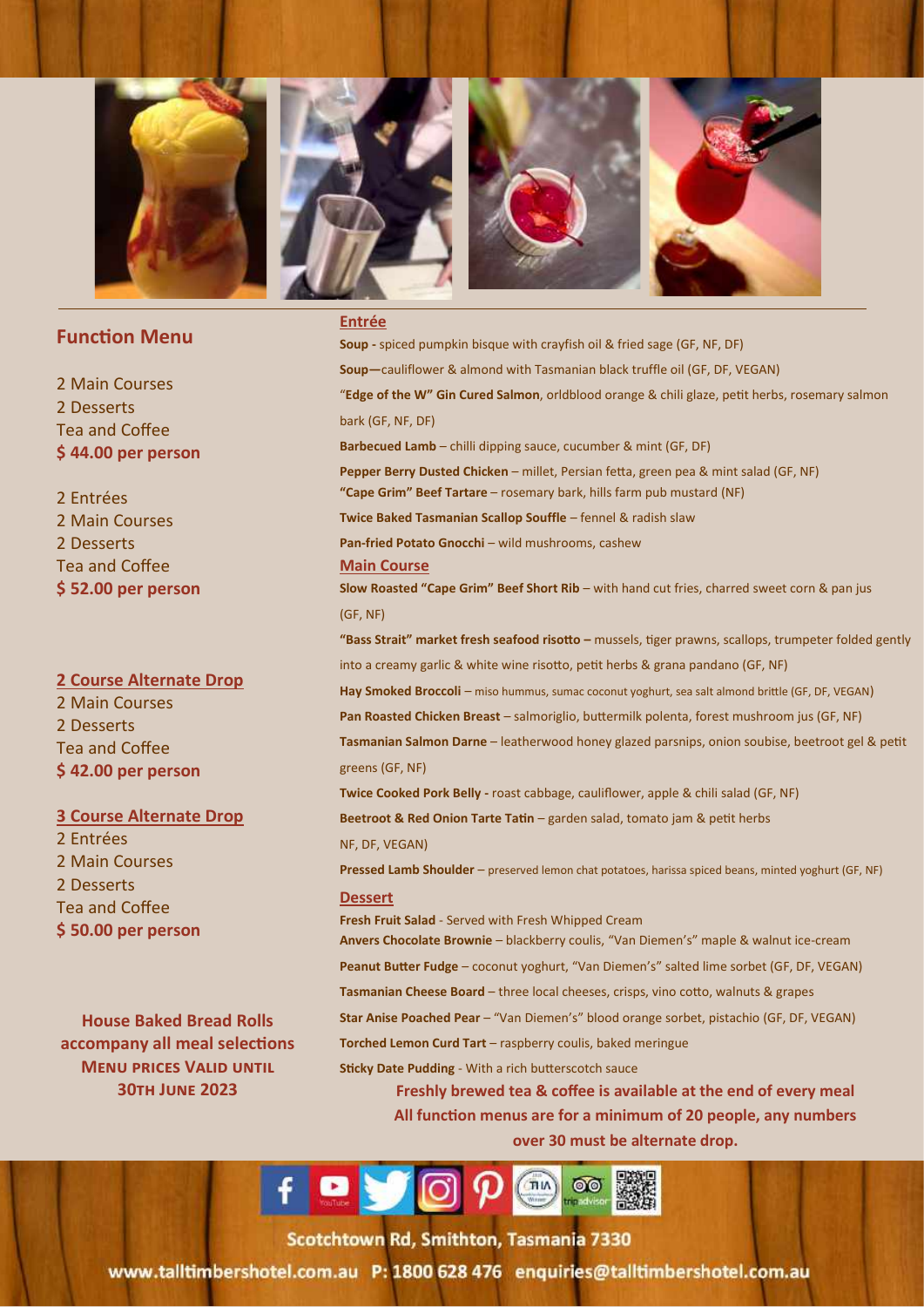

### **Entrée**

**Soup -** spiced pumpkin bisque with crayfish oil & fried sage (GF, NF, DF) **Soup—**cauliflower & almond with Tasmanian black truffle oil (GF, DF, VEGAN) **"Edge of the World" Gin Cured Salmon**, blood orange & chili glaze, petit herbs, rosemary salmon bark (GF, NF, DF) **Barbecued Lamb** – chilli dipping sauce, cucumber & mint (GF, DF) **Pepper Berry Dusted Chicken** – millet, Persian fetta, green pea & mint salad (GF, NF) **"Cape Grim" Beef Tartare** – rosemary bark, hills farm pub mustard (NF) **Twice Baked Tasmanian Scallop Souffle** - fennel & radish slaw **Pan-fried Potato Gnocchi** – wild mushrooms, cashew

### **Carvery Style Menu**

**Two Course** 2 Meats (served with Vegetables) 2 Desserts Tea & Coffee **\$ 42.00 per person**

### **Three Course**

2 Entrees 2 Meats (served with Vegetables) 2 Desserts Tea & Coffee **\$ 50.00 per person**

### **Three Course**

3 Entrees 3 Meats (served with Vegetables) 3 Desserts Tea & Coffee **\$ 55.00 per person**

**House Baked Bread Rolls accompany all meal selections**

**Menu prices Valid until 30th June 2023**

### **Please choose from the following meats for your Carvery:**

**Bourbon Glazed Baked Ham Slow Roasted "Greenhams" Scotch Fillet Roast "Wild Clover" Lamb Roast "Scottsdale" Pork Roast "Nichols" Chicken** 

### **All Carvery meals are served with**

**Rosemary Potatoes Cauliflower Gratin Carrots with Rosemary Spiced Pumpkin Minted Peas Rich Gravy & Condiments**

### **Dessert**

**Fresh Fruit Salad** - Served with Fresh Whipped Cream Tasmanian Cheese Board - three local cheeses, crisps, vino cotto, walnuts & grapes

**Star Anise Poached Pear** – "Van Diemen's" blood orange sorbet, pistachio

(GF, DF, VEGAN)

**Torched Lemon Curd Tart** – raspberry coulis, baked meringue

**Sticky Date Pudding** - with a rich butterscotch sauce

**Freshly brewed tea & coffee is available at the end of every meal All carvery's are for a minimum of 30 people, however, numbers under this amount may have a menu designed to their requirements.**

9



cotchtown Rd, Smithton, Tasmania, 733 Toll Free: 1800 628 476 Telephone: + 63 (03) 6452 9000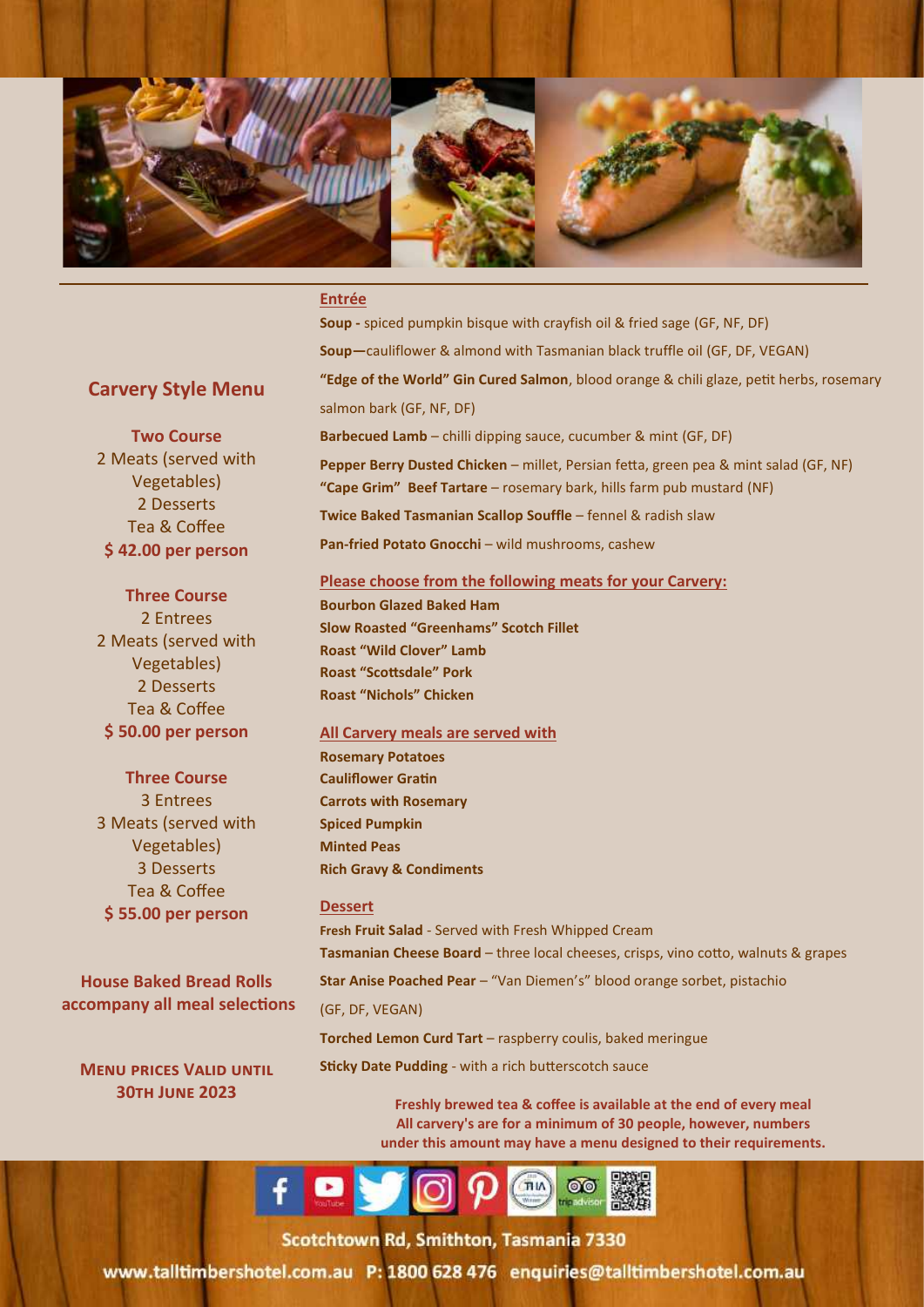

### **Light Snack Selections**

### **Morning/Afternoon Tea**

Tea & Coffee **\$3.00 per person**

Tea, Coffee & Cake or Biscuit **\$ 6.00 per person**

Tea, Coffee, Cake & Biscuit **\$ 8.00 per person**

Tea, Coffee, Scones, Jam & Cream or selection of Muffins **\$ 10.00 per person**

**These prices are per person**

### **Light Snack Selections**

Petit Quiche Loraine Mixed point sandwiches "Cape Grim" Beef sausage rolls with Zartar spice **\$ 16.00 per person**

Petit Quiche Loraine Chefs' selection of gourmet sandwiches & wraps Variety of Pizzas Selection of Gourmet Pies **\$ 25.00 per person**

### **Platters**

**Cheese**  3 Local Tasmanian Cheeses **\$ 120.00 per 10 people** 

**Fruit** A Fine Selection of Seasonal Fruit **\$ 45.00 per 10 people** 

Petit Quiche Loraine Ham & Cheese mini croissants Chefs' selection of gourmet wraps & baguettes Variety of Pizzas "Cape Grim" beef sausage rolls with Zartar spice Selection of Gourmet Pies **\$ 35.00 per person**

**Menu prices Valid until 30th June 2023**

Tea and Coffee **\$3.00 per person**

Orange Juice

10



cotchtown Rd, Smithton, Tasmania, 7330 Toll Free in The Statement Constitution - 63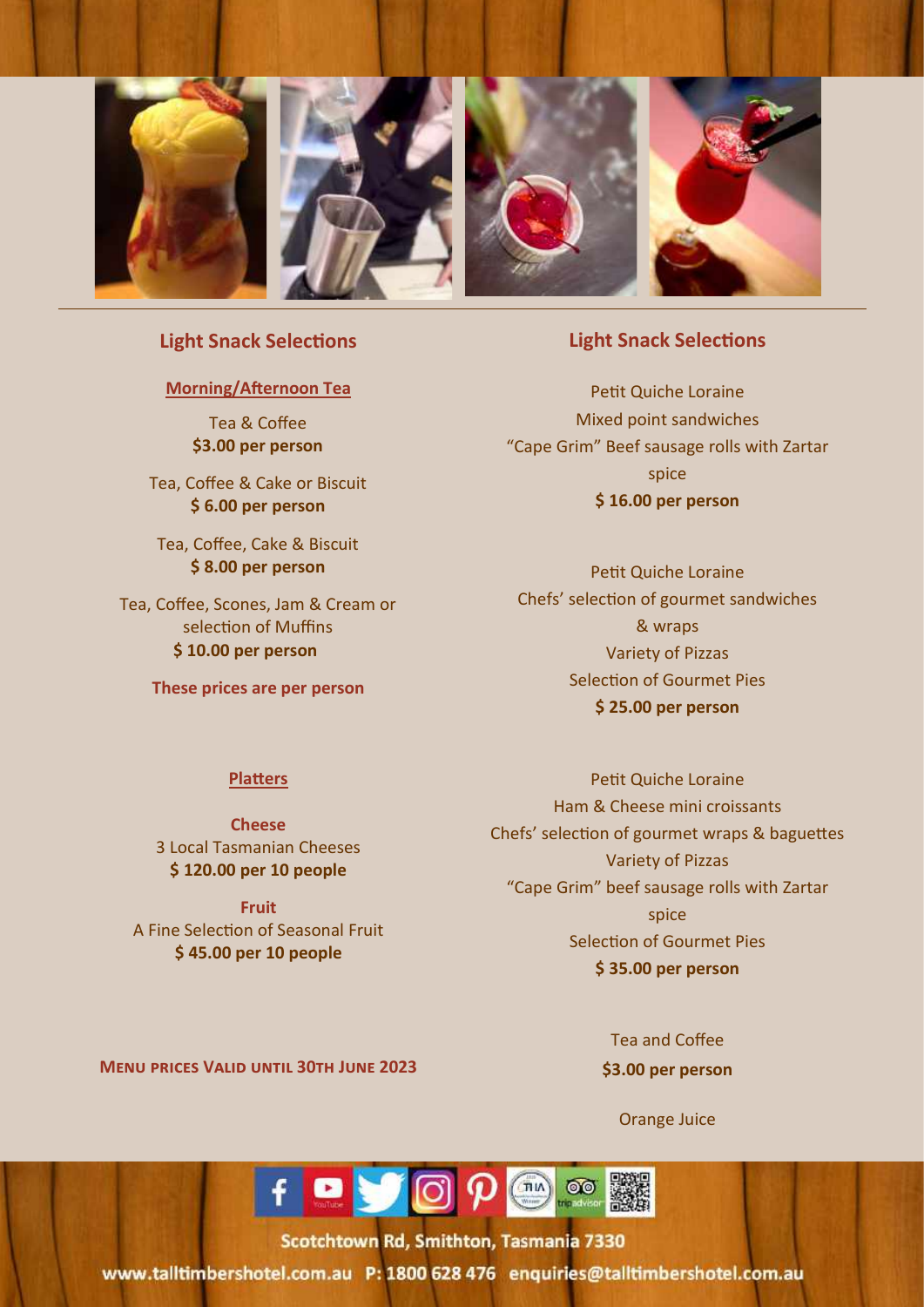



**Accommodation** Tall Timbers offers a selection of accommodation across a range of 67 rooms to suit your needs. Room types include:

> **55 Standard Ensuite Rooms** Standard King Ensuite rooms Queen + Single standard rooms Triple Rooms

**2 Disabled Rooms** Each room contains a Queen size bed and Single bed

| <b>Single/Double/Twin</b> | \$180.00 |
|---------------------------|----------|
| <b>Triple</b>             | \$230.00 |



Two bedroom apartments with the first room containing a Queen size bed and the second room containing two single beds

### **5 Lakeside Self-Contained Apartments \$300.00**

Two bedroom, Two bathroom apartments containing a Queen size bed in one room and King (split) size bed and single bed in the second bedroom

## **3 Executive Lakeside Apartments \$275.00**

One bedroom Executive suites with a King size bed in each apartment

**prices Valid until 31st December 2023**



Scotchtown Rd. Smithton, Tasmania, 733 Toll Free States and Telephone: + 63 (03) 645 (03) 645 (03) 645



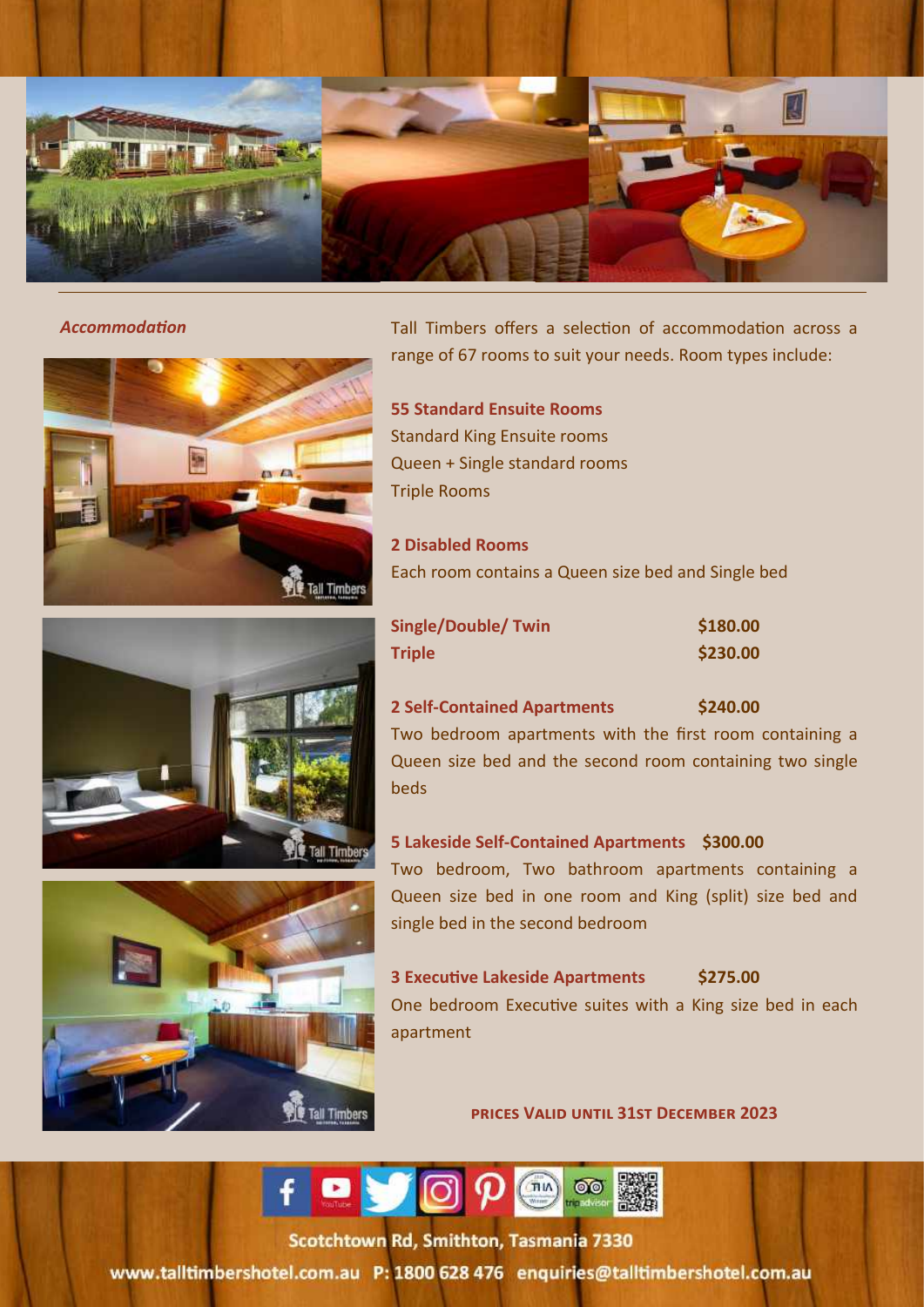

### **Tall Timbers Facilities Equipment**





Video Conferencing, Television & DVD, overhead projector & screen, 16mm slide projector, white board, lectern and amplified sound system are all available within the facilities at Tall Timbers.

Tall Timbers offers FREE Wi-Fi for guests with email internet and computer facilities available within the reception area of the property.

### **Outdoor Areas**

Tall Timbers offers a picturesque garden setting with expansive grounds offering ample area available for your party, meeting or even a casual walk to relax you after a long day's work. Our BBQ Area has the capacity to seat up to 30 people and is located next to the tennis courts and recreation complex.

### **Pool & Gym**

Those who enjoy a swim in the pool or work out at the gym, can utilise the heated 15 metre swimming pool, spa and well equipped gym located in our recreation building.

12



5-15 Scotchtown Road Smithton 7330, Tasmania, Australia Toll Free States and Telephone: + 63 (03) 645 Februaries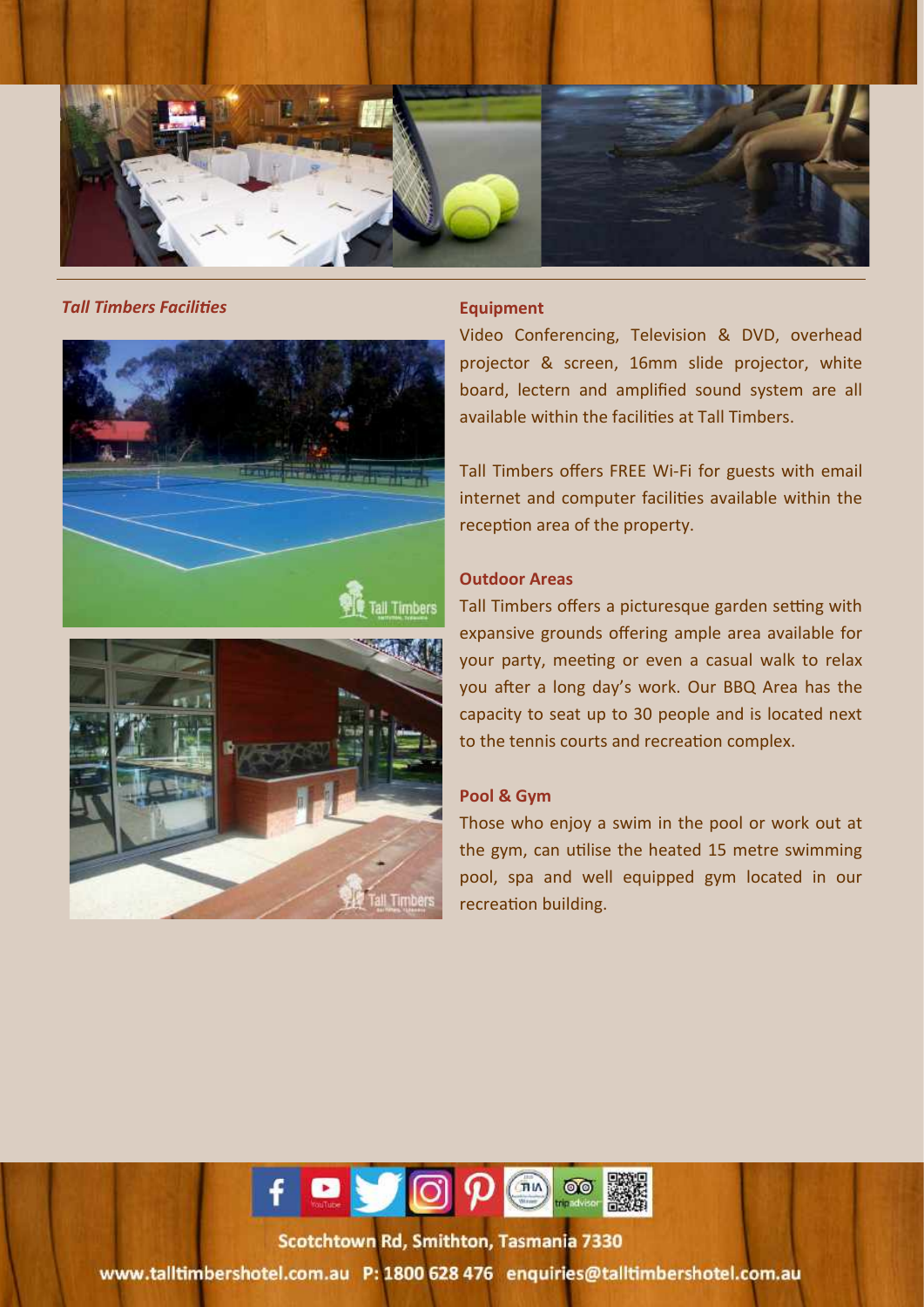

*Tall Timbers Tarkine Wilderness 4WD Adventure Tours*

Tall Timbers operates a unique experience for guests & visitors to explore the nearby Tarkine Wilderness region. Tall Timbers 4WD Adventure Tours provide a range of experiences for guests to unlock the mysteries of the Tarkine Wilderness, the largest cool climate rainforest in the southern hemisphere.

Tours include the rugged coastline of Tasmania's West Coast to the magical Arthur River, Julius River Reserve and Sumac Lookout. The Tarkine is a region of breathtaking wilderness, rugged coastlines and button grass plains, complemented with pristine beaches. All tours include commentary by our expert guide, luxury 4WD travel and a range of different catering options.

### **Tours available**

**Premium Full Day Wilderness Tour** or **Tasmanian Tiger Country Tour**  includes morning tea, gourmet lunch, wine, beer & non alcoholic drinks. A minimum of two (2) passengers required

**Low Cost Wilderness Tour:** includes a boxed snack lunch and beverages. A minimum of four (4) passengers required

**Balfour Mysterious Mining Town Tour:** includes a boxed snack lunch and beverages

A minimum of four (4) passengers required

**West Coast Aboriginal Heritage Tour:** includes morning tea and a full gourmet lunch and beverages. A minimum of two (2) passengers required

13



rotchtown Rd, Smithton, Tasmania, 7330 Toll Free: 1800 628 476 Telephone: + 63 (03) 6452 9000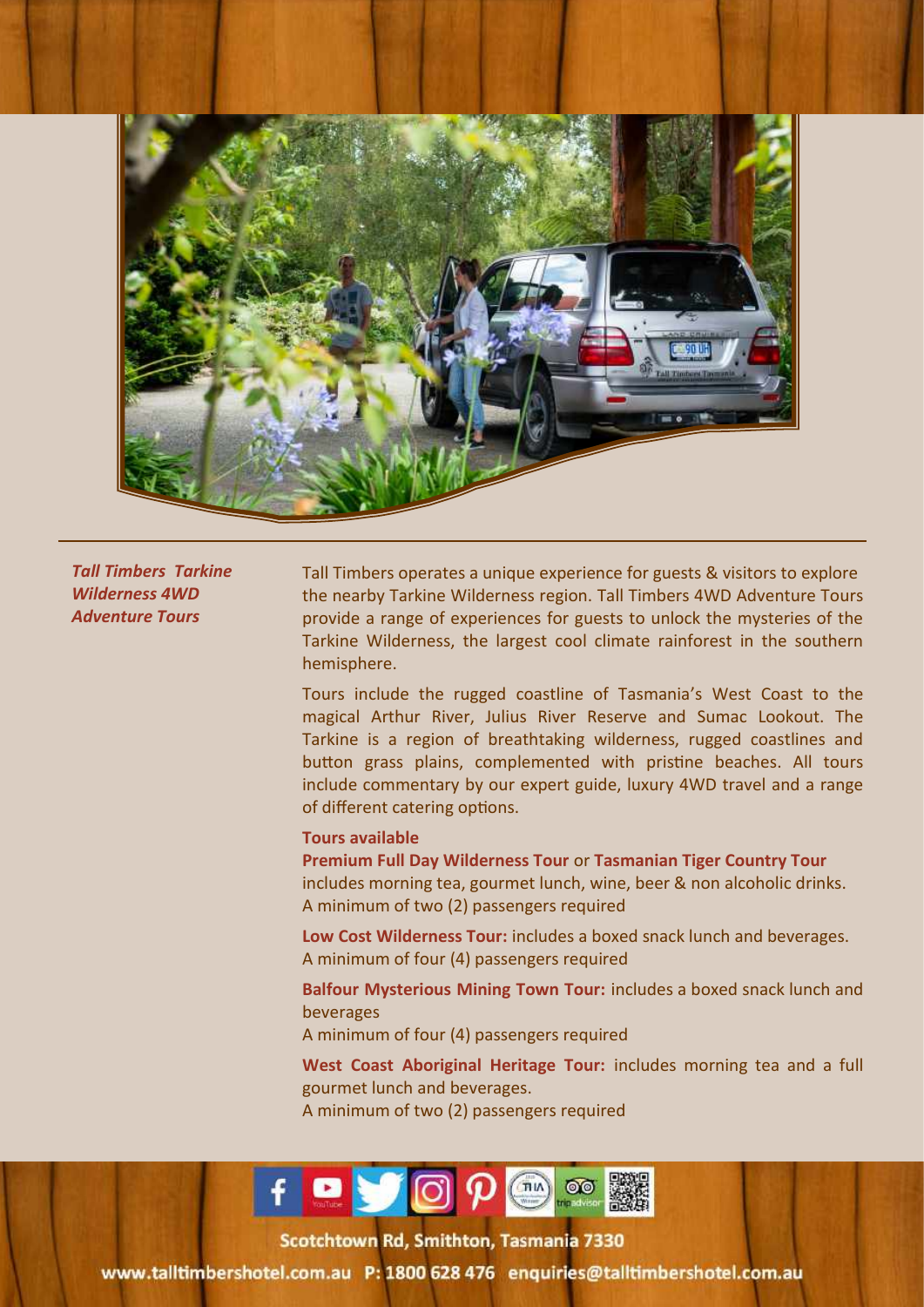

*Activities in the area* Tall Timbers staff are happy to assist groups arrange visits to local attractions in the region throughout your event as well as offering pre and post touring options. A variety of attractions in the area provide appeal for all audiences.

- **Arthur River Cruise:** Enjoy a day cruising on the Arthur River aboard M.V George Robinson or Reflections. You will see untouched pristine Tasmanian wilderness as you cruise 14km upstream in to the rainforest.
- **Woolnorth Tours:** Experience the Woolnorth property home to Tasmania's largest wind farm. Wander through Cookhouse Cottage and step back in time as you hear history of the property and the Van Diemen's Land Company. Tours of the Wind farm and Cape Grim are available by prior arrangement.
- **The Nut at Stanley:** Stanley is known for one of Tasmania's truly iconic attractions "The Nut" which is a volcanic plug deposited millions of years ago. Visitors can ride the chairlift to the top or follow the path to the top of this stunning geological feature.
- **Highfield House:** Highfield House is an elegant 1830's homestead of the Van Diemen's Land Company. The property is complete with stables, stock yards outbuildings, workers cottage and an old chapel marks the birth place of European settlement in Tasmania.

14



totchtown Rd. Smithton, Tasmania 7330 Toll Free: 1800 628 476 Telephone: + 63 (03) 6452 9000 628 (03) 6452 9000 63 (03) 6452 9000 63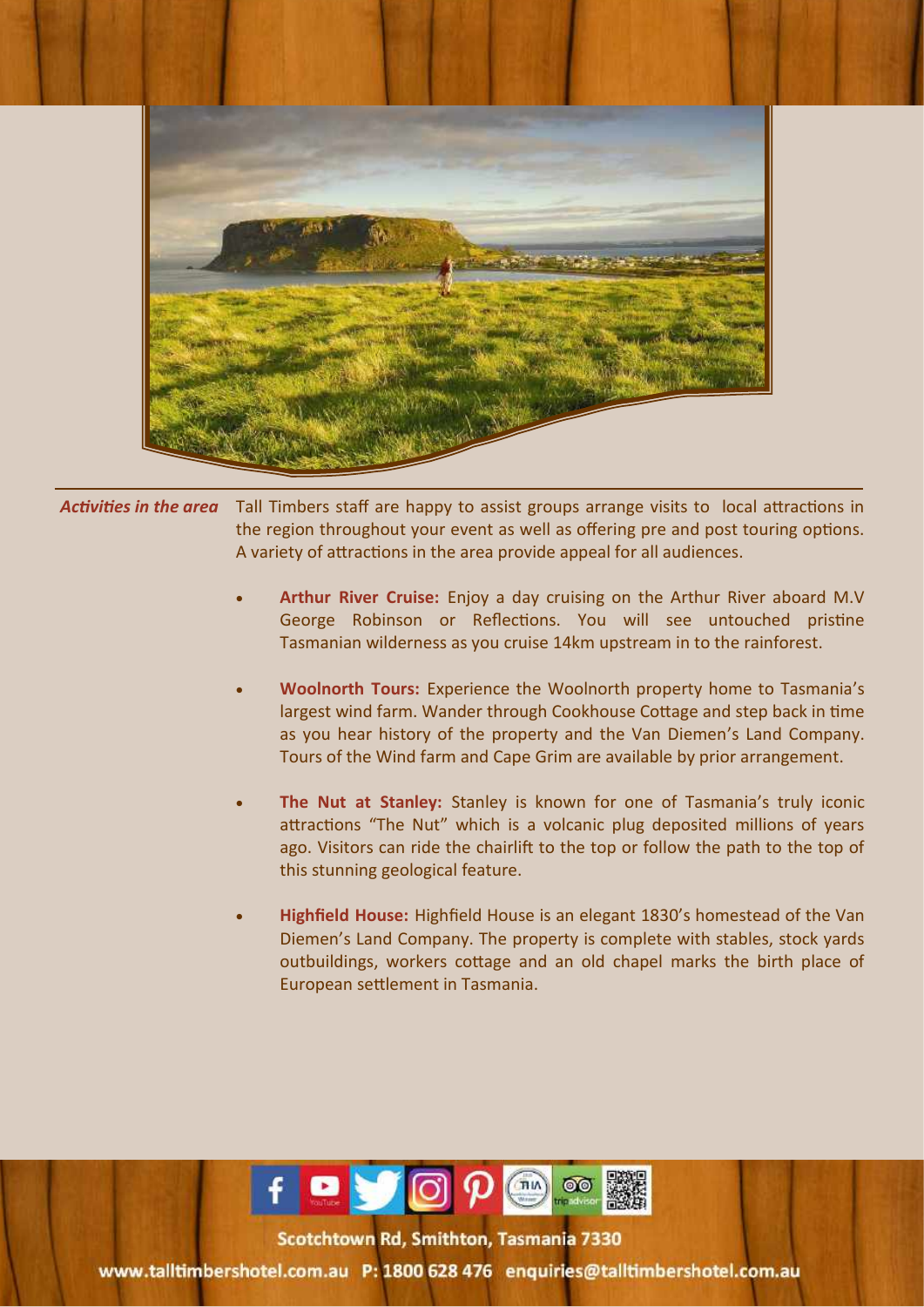

Please refer to the following pages for meeting costing sheets and conference confirmation sheet.

- At the time of booking, the confirmation sheet must be completed and returned within 7 days.
- We require exact numbers for your event no later than 7 days prior to your function.
- Check-in time is 2pm with check-out time 10am the day of departure.
- Group check-ins are welcome and we recommend a room list be sent prior to arrival to allow for a speedy check-in.
- Guests can park directly outside units and for guests arriving via coach we offer porterage service free of charge upon arrival.
- Dietary requirements can be catered for by letting us know before hand which will assist in the smooth running of your function.
- All food items consumed on the premises must, under food safety laws, be supplied by Tall Timbers. No outside food items can be served on the premises. (Note this excludes Celebration Cakes)
- In the event of a cancellation the following policy will apply:
	- Cancellation 3 months or more from the date of the function full refund of the Room Hire Cancellation outside 1 month from the date of the function - 50% refund of the Room Hire Cancellation inside 2 weeks from the date of the function - no refund of the Room Hire
- Payment of room hire fee will be charged to your account on the day of your function. Tall Timbers requires that final payment of food, beverages, room hire, incidentals and extras, be made on the day of the function.
- Tall Timbers does not accept the responsibility for damage or loss of property during your stay and/or function. Clients must make their own insurance arrangements.



Scotchtown Rd, Smithton, Tasmania 7330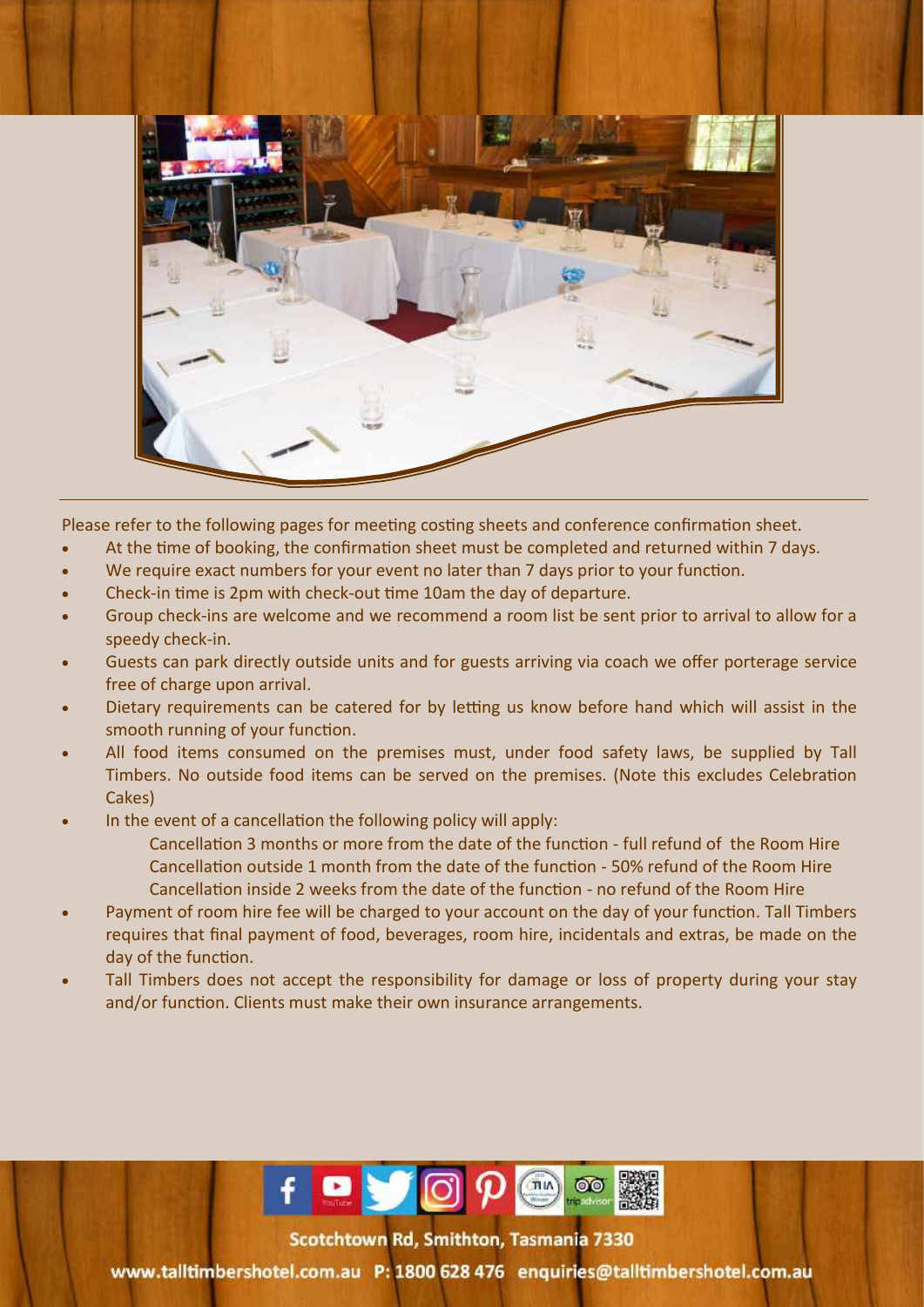### **Room Hire:**

| <b>Britton's Function Room</b><br>(Includes Room Set-up)                                                                                 | Half Day (Max 4 hours)<br><b>Full Day</b>               | \$150.00<br>\$300.00                                |
|------------------------------------------------------------------------------------------------------------------------------------------|---------------------------------------------------------|-----------------------------------------------------|
| <b>Greys Function Room</b><br>(Includes Room Set-up)                                                                                     | Half Day (Max 4 hours)<br><b>Full Day</b>               | \$90.00<br>\$150.00                                 |
| <b>Equipment Hire:</b>                                                                                                                   |                                                         |                                                     |
| <b>Audio</b><br>Data Projector will project data & video)<br>Laptop (Office, Windows 10 Professional)                                    |                                                         | \$100.00<br>\$100.00                                |
| A4 Overhead Projector<br>16mm Movie Projector x 2<br>Sound System (mixer & speakers)<br><b>CD Player</b><br><b>Television</b>            |                                                         | \$30.00<br>\$30.00<br>\$50.00<br>\$30.00<br>\$10.00 |
| Radio Microphone x 1 (lapel/hand held with stand)<br><b>Stand Microphone x 2</b>                                                         |                                                         | \$40.00<br>\$20.00                                  |
| <b>Screens</b><br>1 x 1500mm x 1400mm (Portable)                                                                                         | 1 x 2200mm x 2000mm (Fixed Britton's Room)              | \$20.00<br>\$20.00                                  |
| <b>Video Conferencing Per Hour</b>                                                                                                       |                                                         | \$55.00                                             |
| Whiteboards                                                                                                                              | 1 x Large (1200mm x 800mm)<br>1 x Small (900mm x 600mm) | \$20.00<br>\$15.00                                  |
| Flip Chart (one only includes Paper)<br>Notice Boards 900mm x 900mm (Pin Boards x 3)<br>Lectern<br>Spot Lighting (Per spot Light max. 4) |                                                         | \$25.00<br>\$10.00 each<br>\$20.00<br>\$10.00 each  |

**Additional equipment, lighting, audio visual, data, screens etc are available from an outside company with cost applicable at the time of request.**

**prices Valid until 30th June 2023**



rotchtown Rd. Smithton, Tasmania, 7330 Toll Free: 1800 628 476 Telephone: + 63 (03) 6452 9000

www.talltimbershotel.com.au P: 1800 628 476 enquiries@talltimbershotel.com.au

16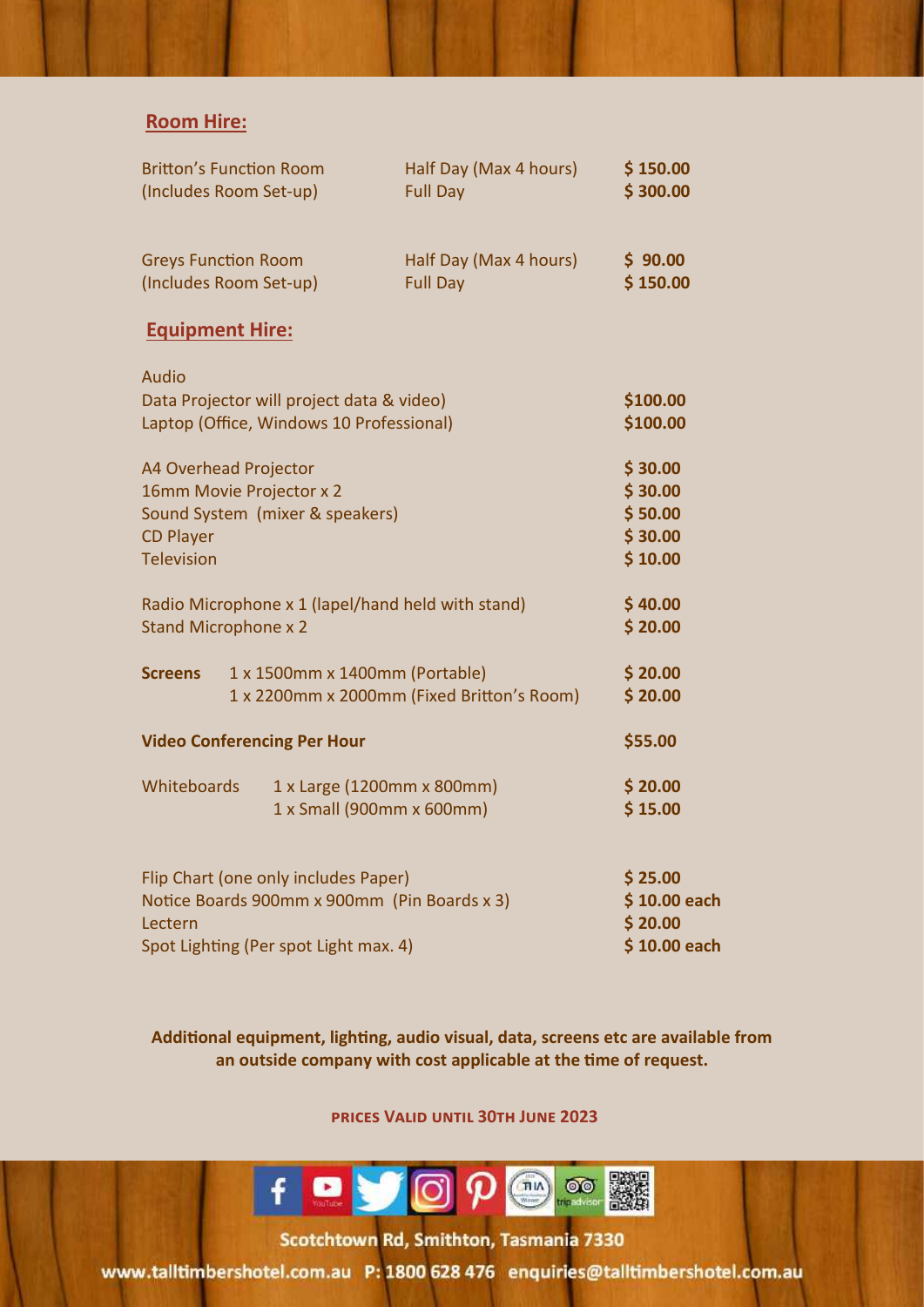### **Meeting Confirmation Sheet**

To confirm your booking complete this form and return together with the appropriate fees within 7 days after holding the date for your function.

| Approximate Numbers:                                                                  |  |  |
|---------------------------------------------------------------------------------------|--|--|
| I have read the attached Terms and Conditions and hereby agree and understand all the |  |  |
|                                                                                       |  |  |
| requirements stated within this package.                                              |  |  |
|                                                                                       |  |  |
|                                                                                       |  |  |
|                                                                                       |  |  |
|                                                                                       |  |  |
| <b>Office Use</b>                                                                     |  |  |
|                                                                                       |  |  |



Scotchtown Rd, Smithton, Tasmania 7330